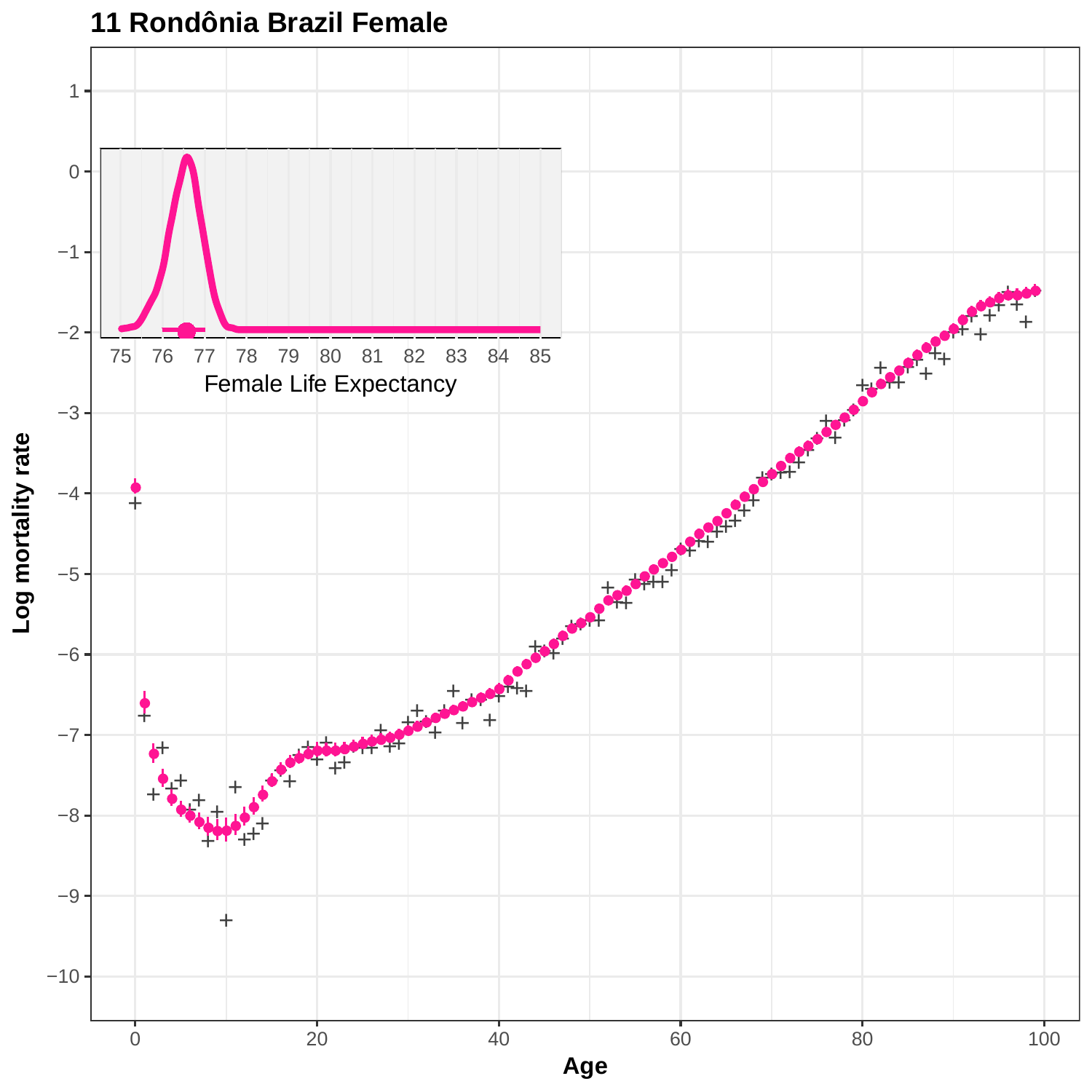

### **12 Acre Brazil Female**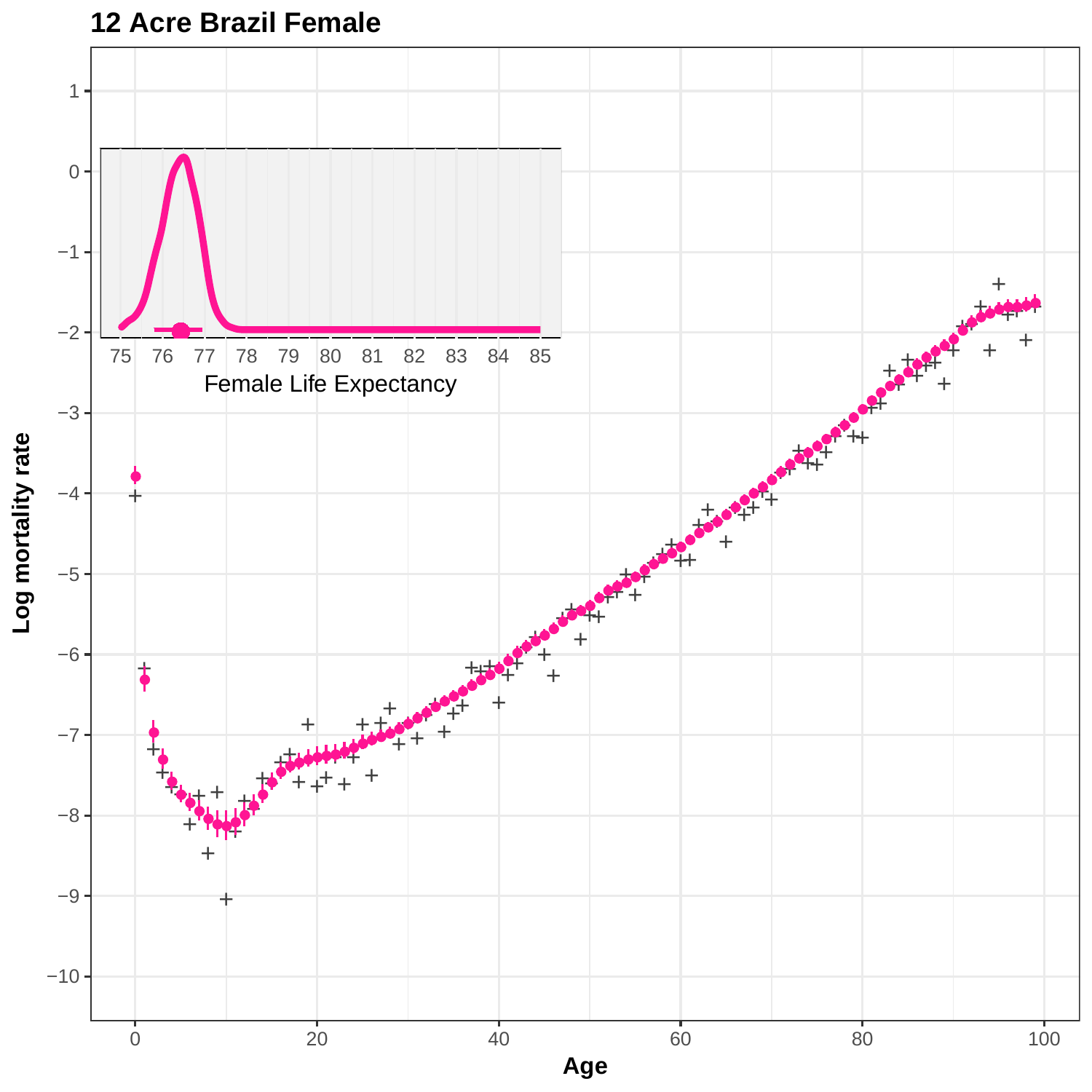

#### **13 Amazonas Brazil Female**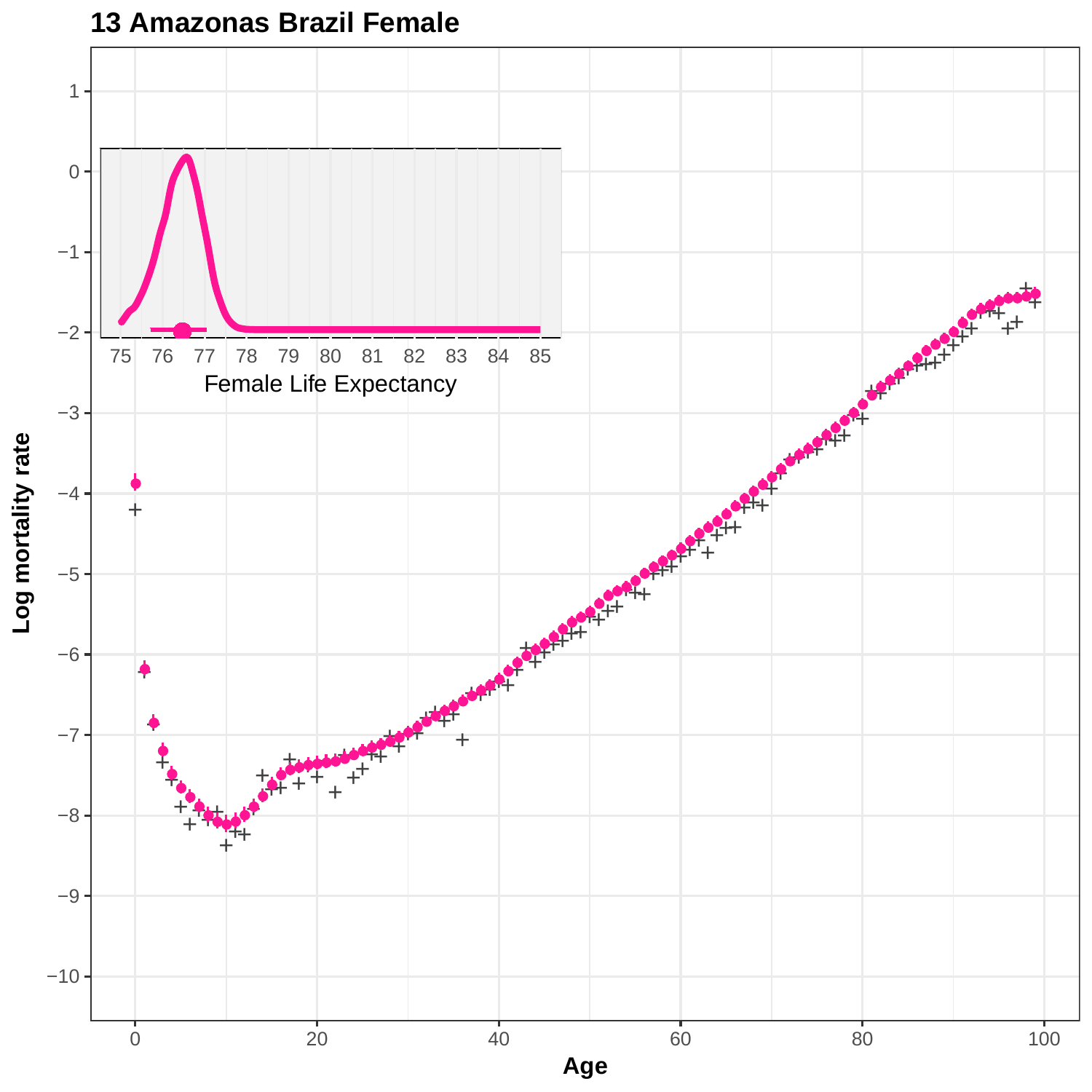

### **14 Roraima Brazil Female**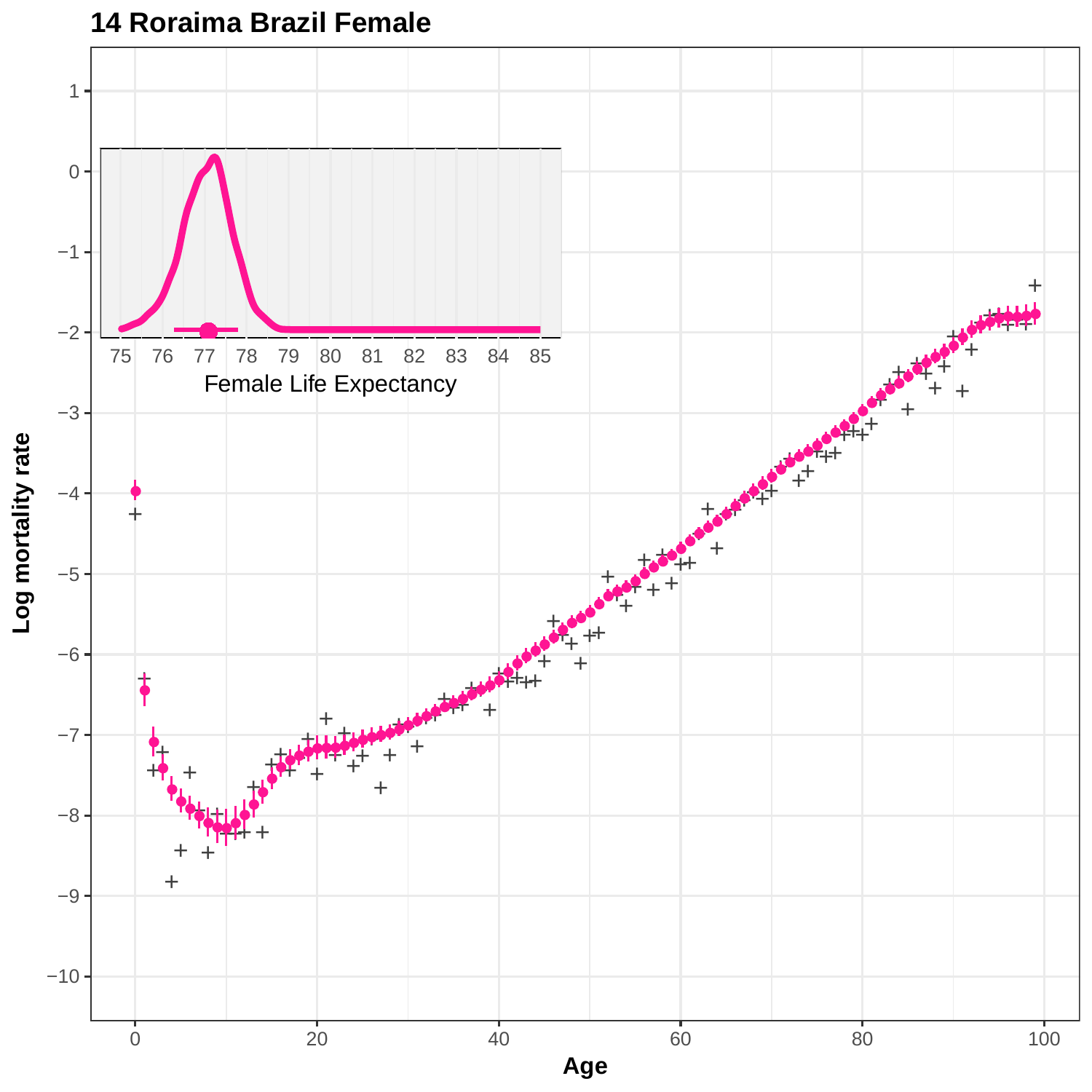

**15 Pará Brazil Female**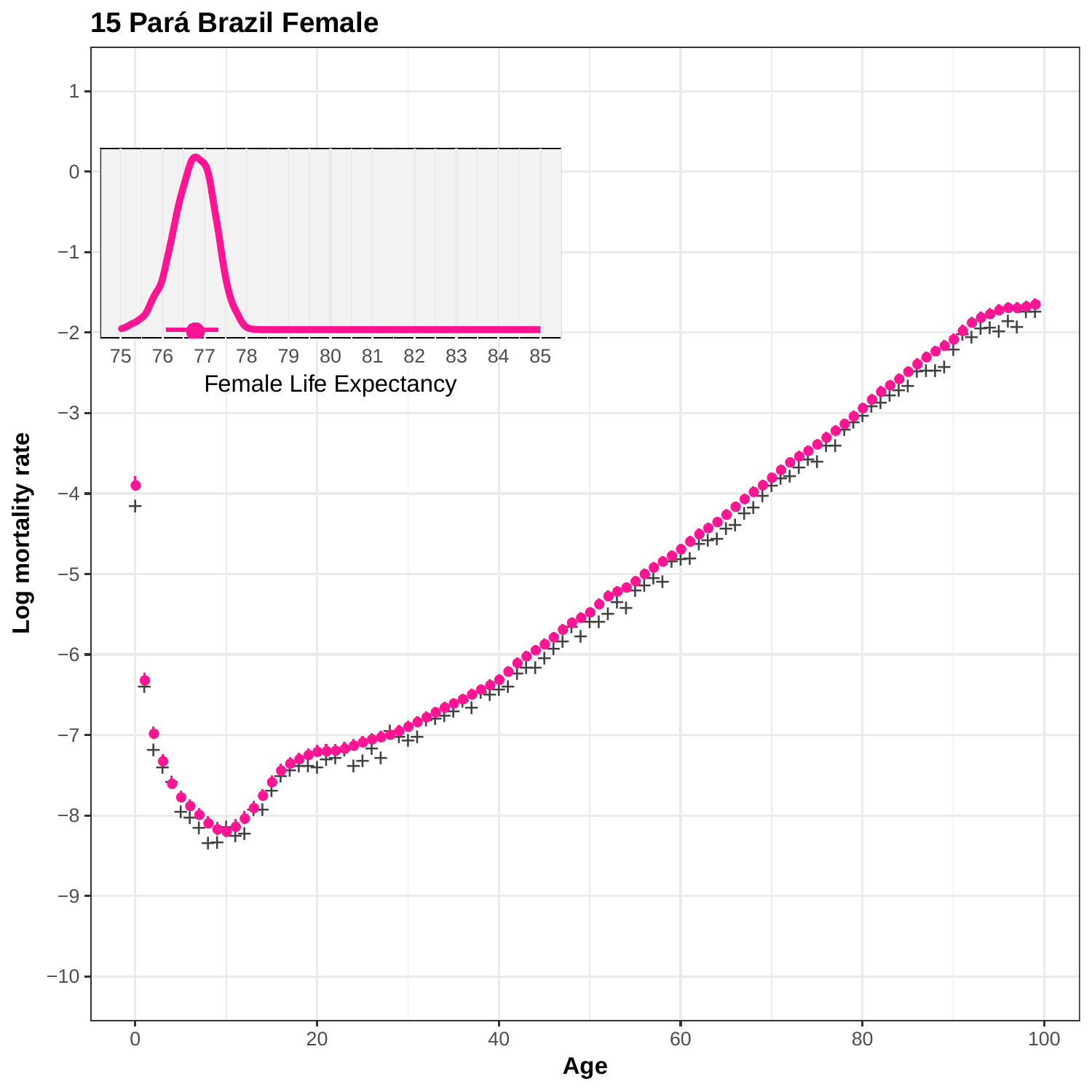

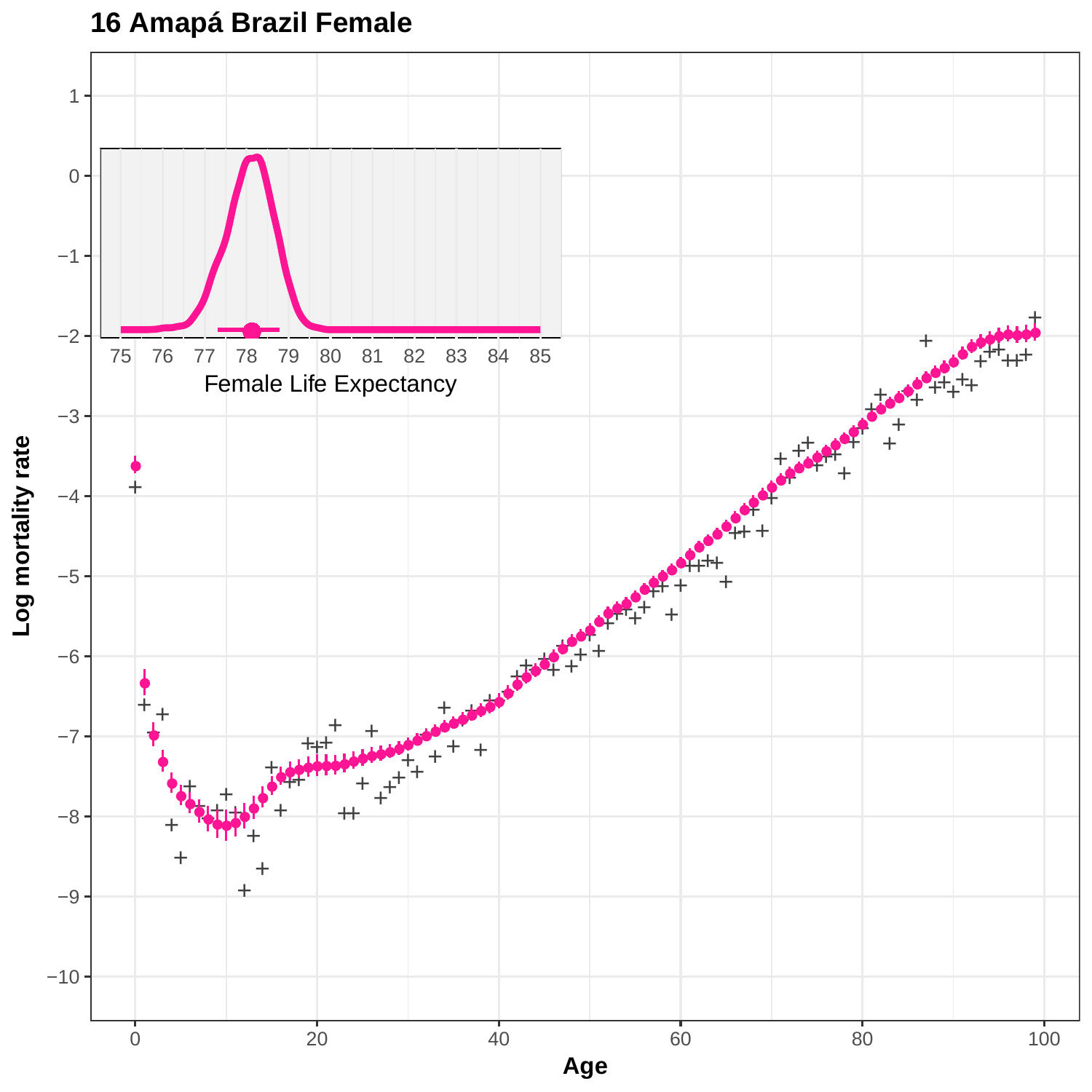

### **17 Tocantins Brazil Female**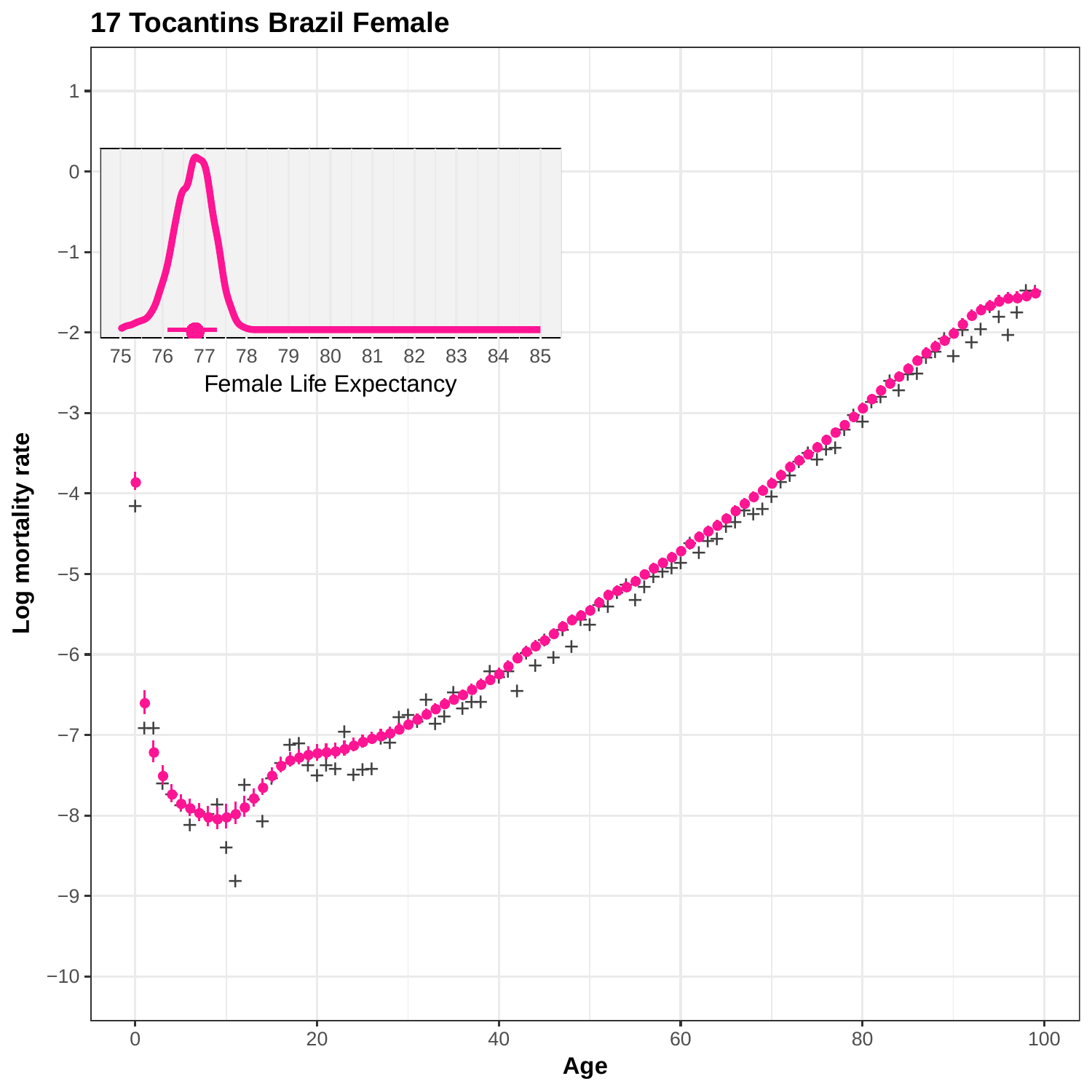

**21 Maranhão Brazil Female**

**Age**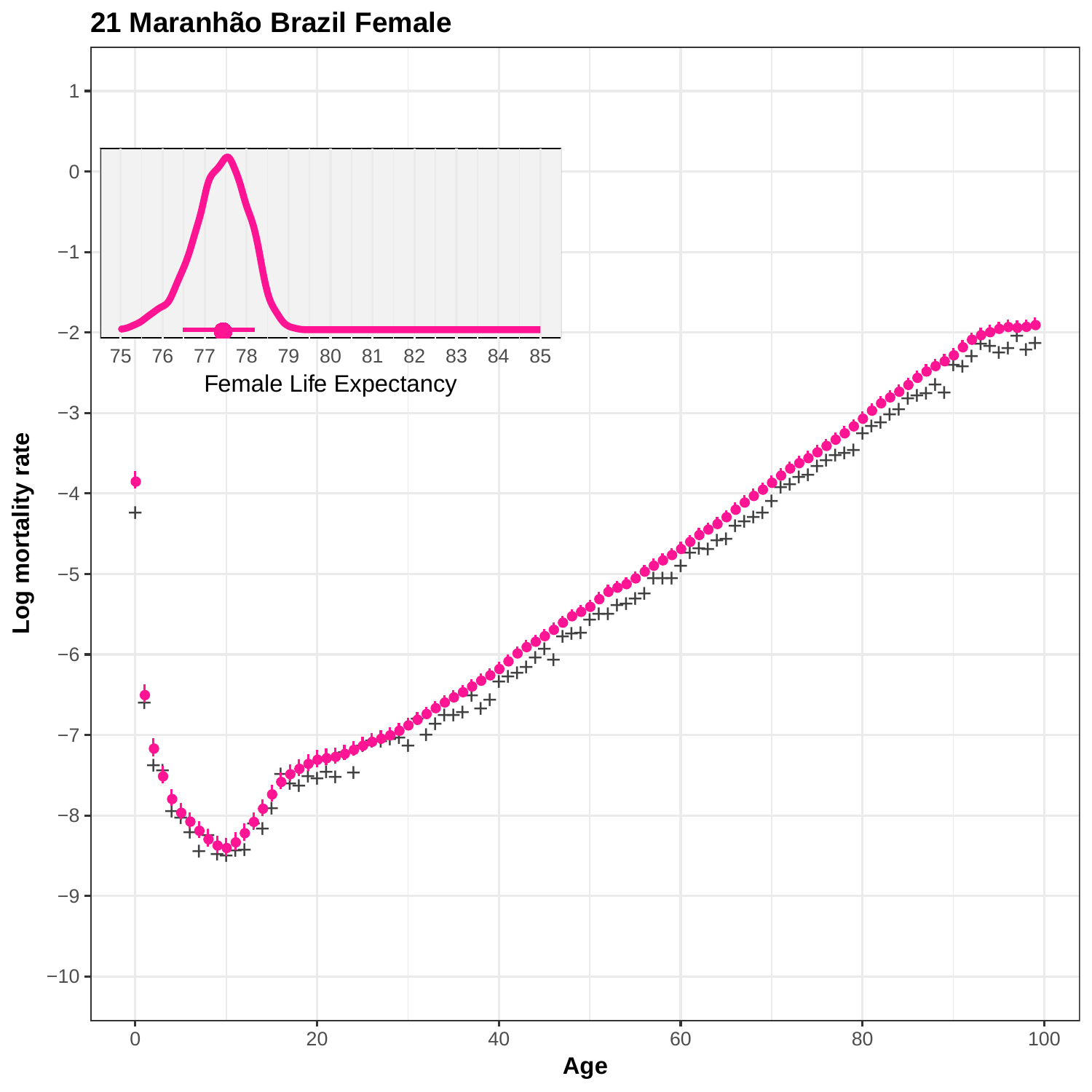

# **22 Piauí Brazil Female**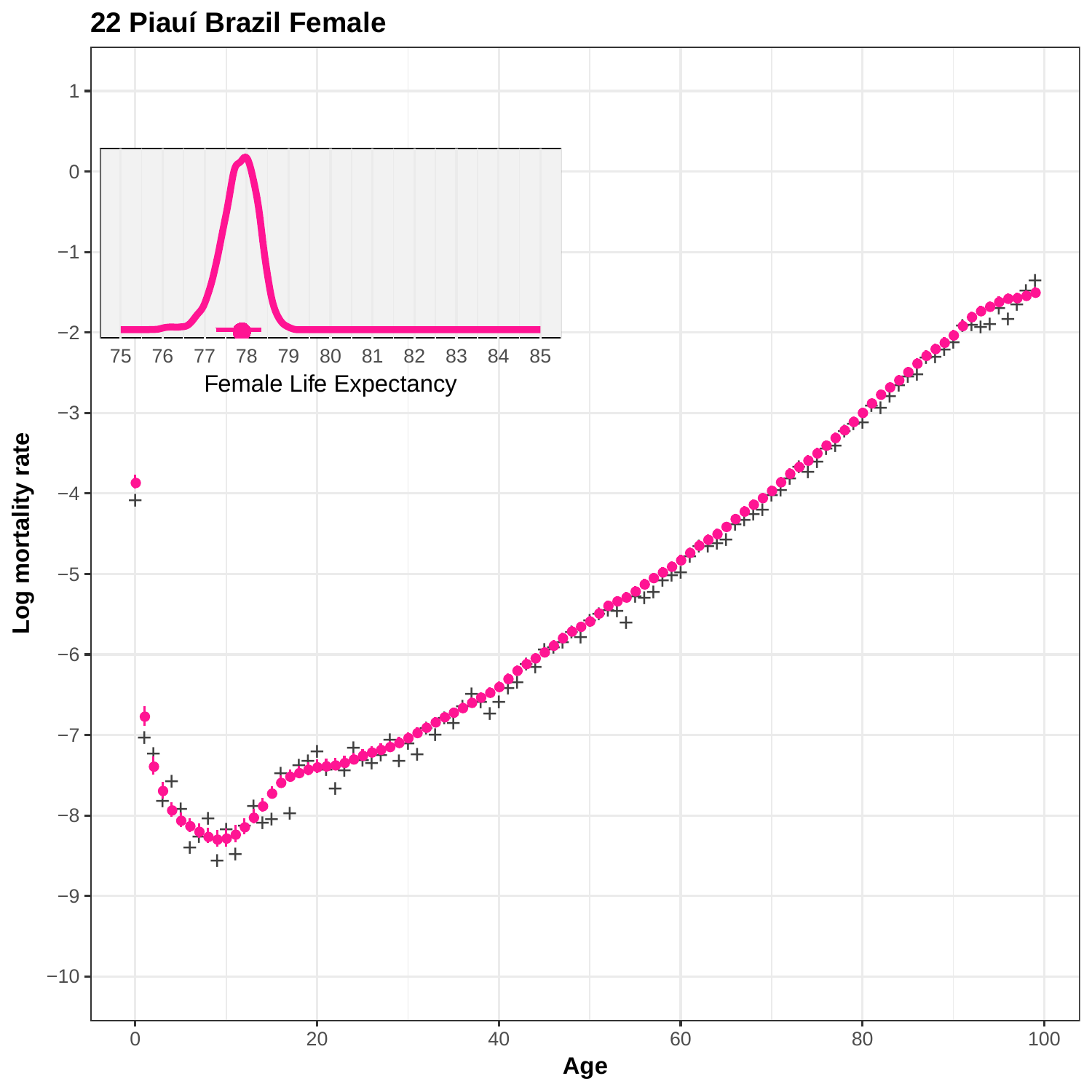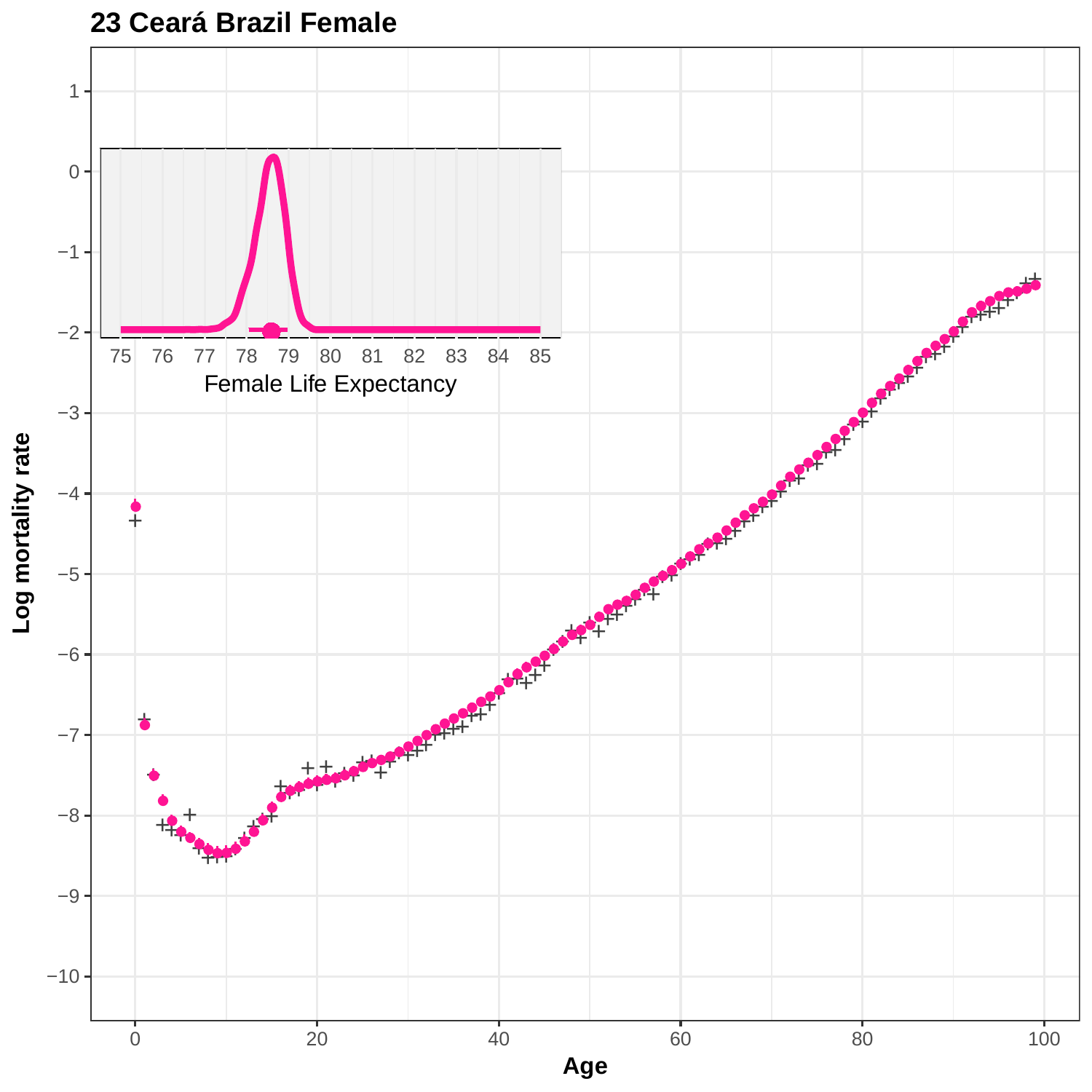

**24 Rio Grande do Norte Brazil Female**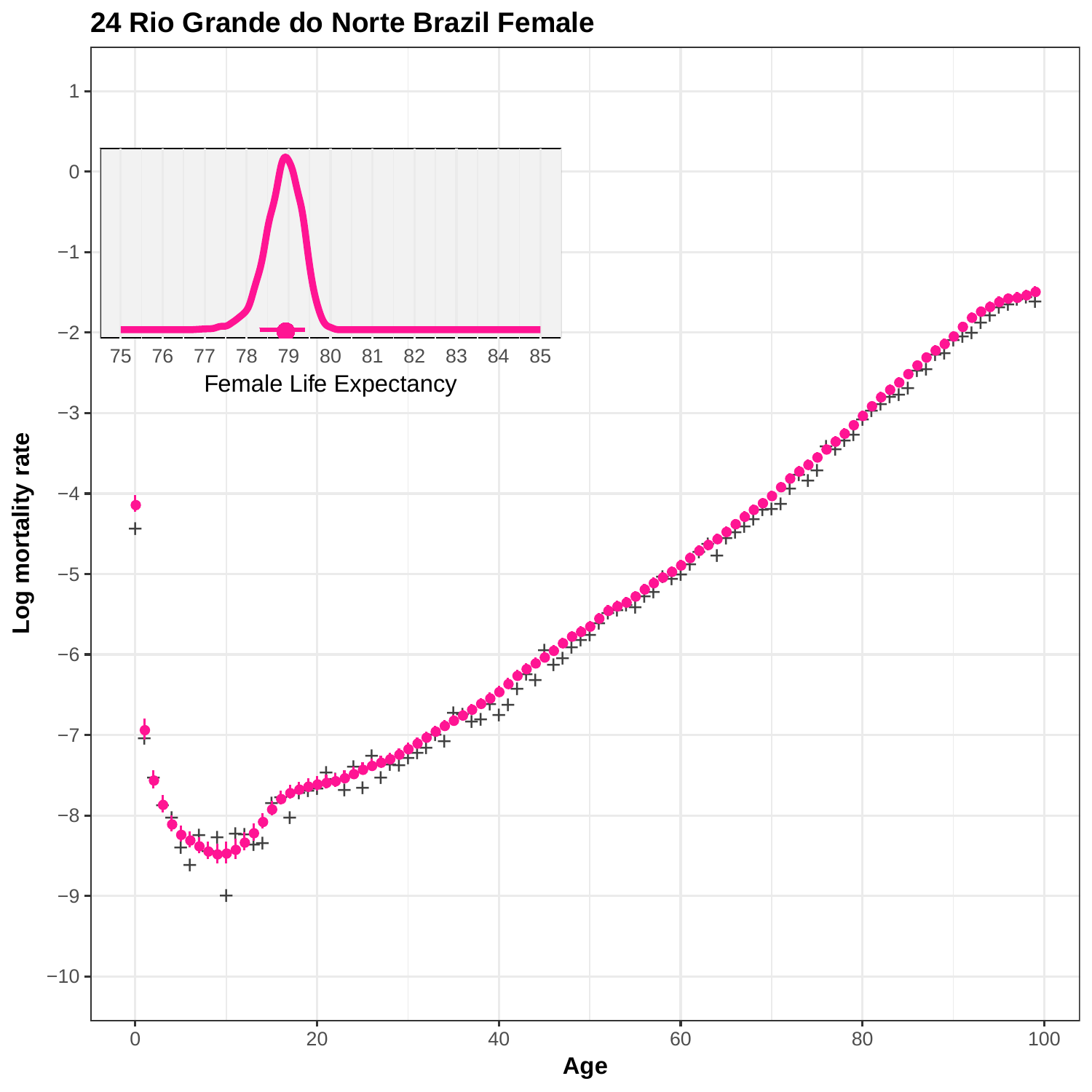

**25 Paraíba Brazil Female**

**Age**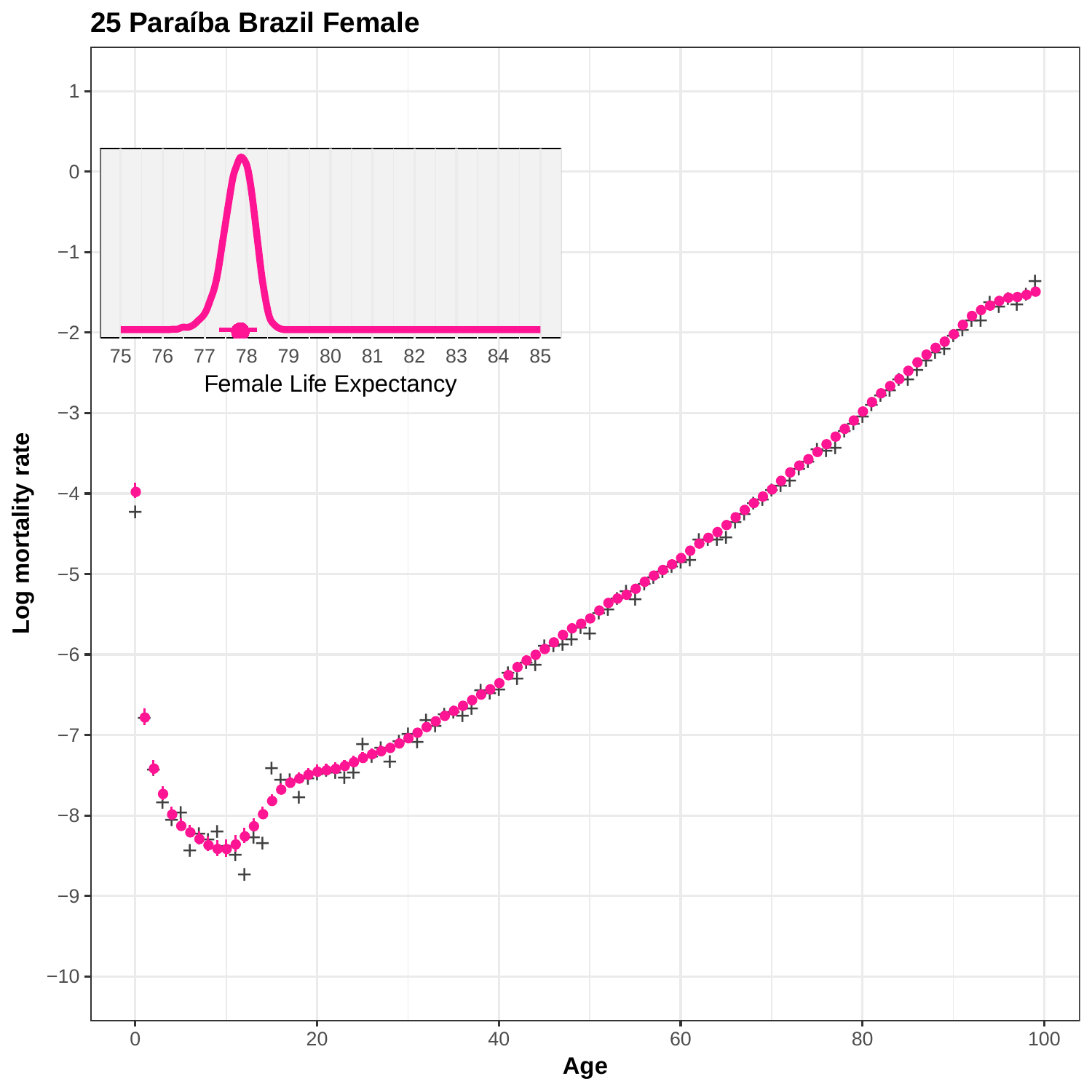

# **26 Pernambuco Brazil Female**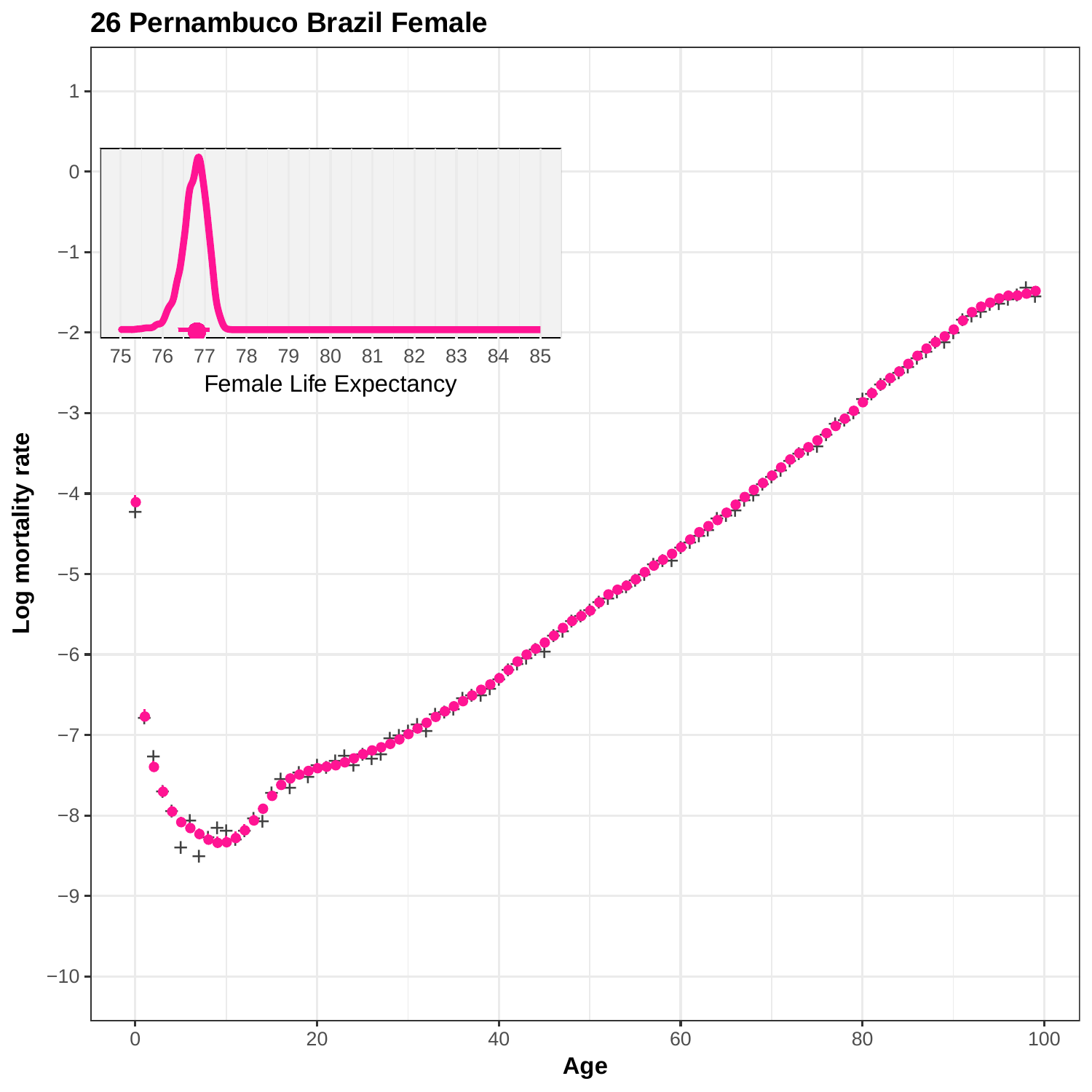# **27 Alagoas Brazil Female**

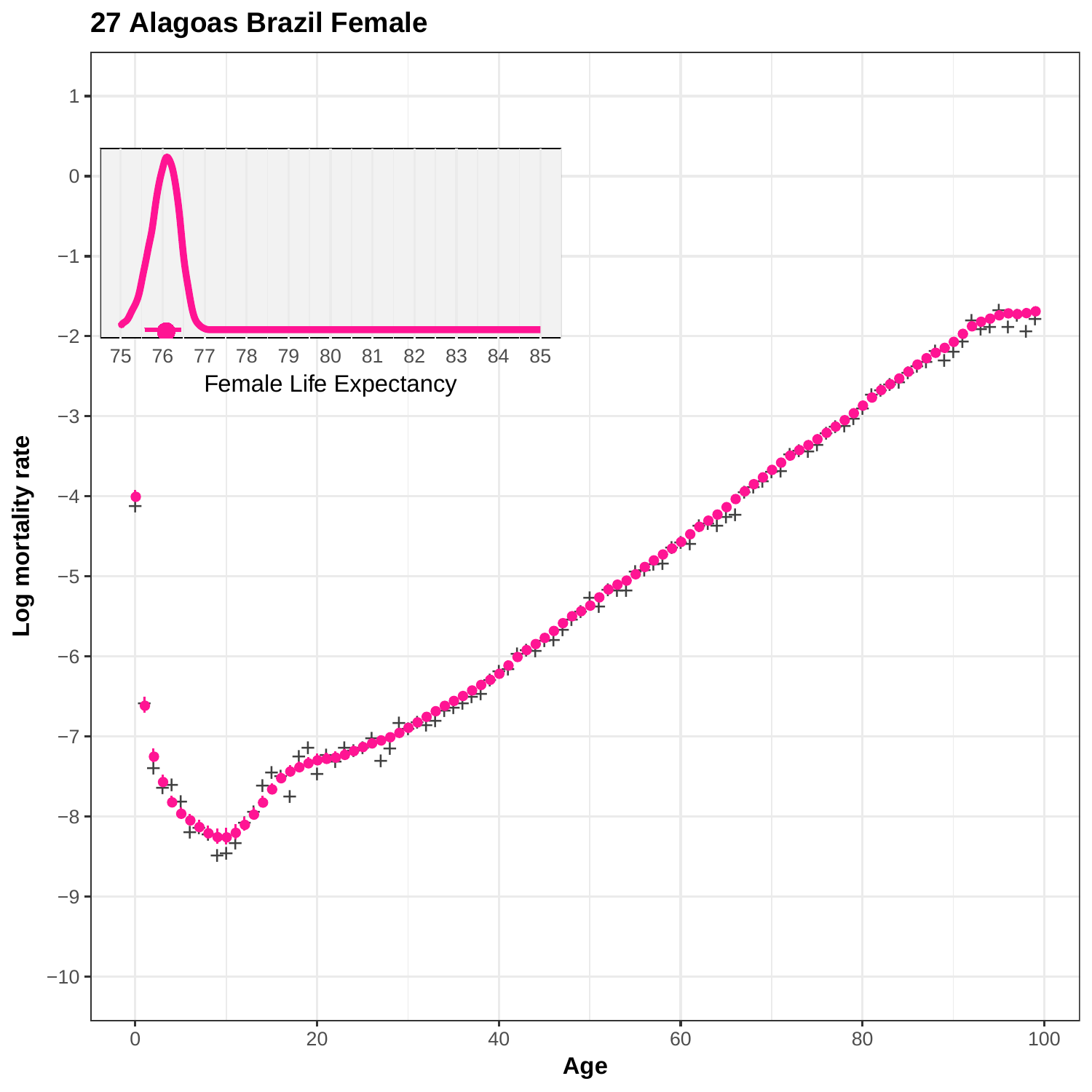

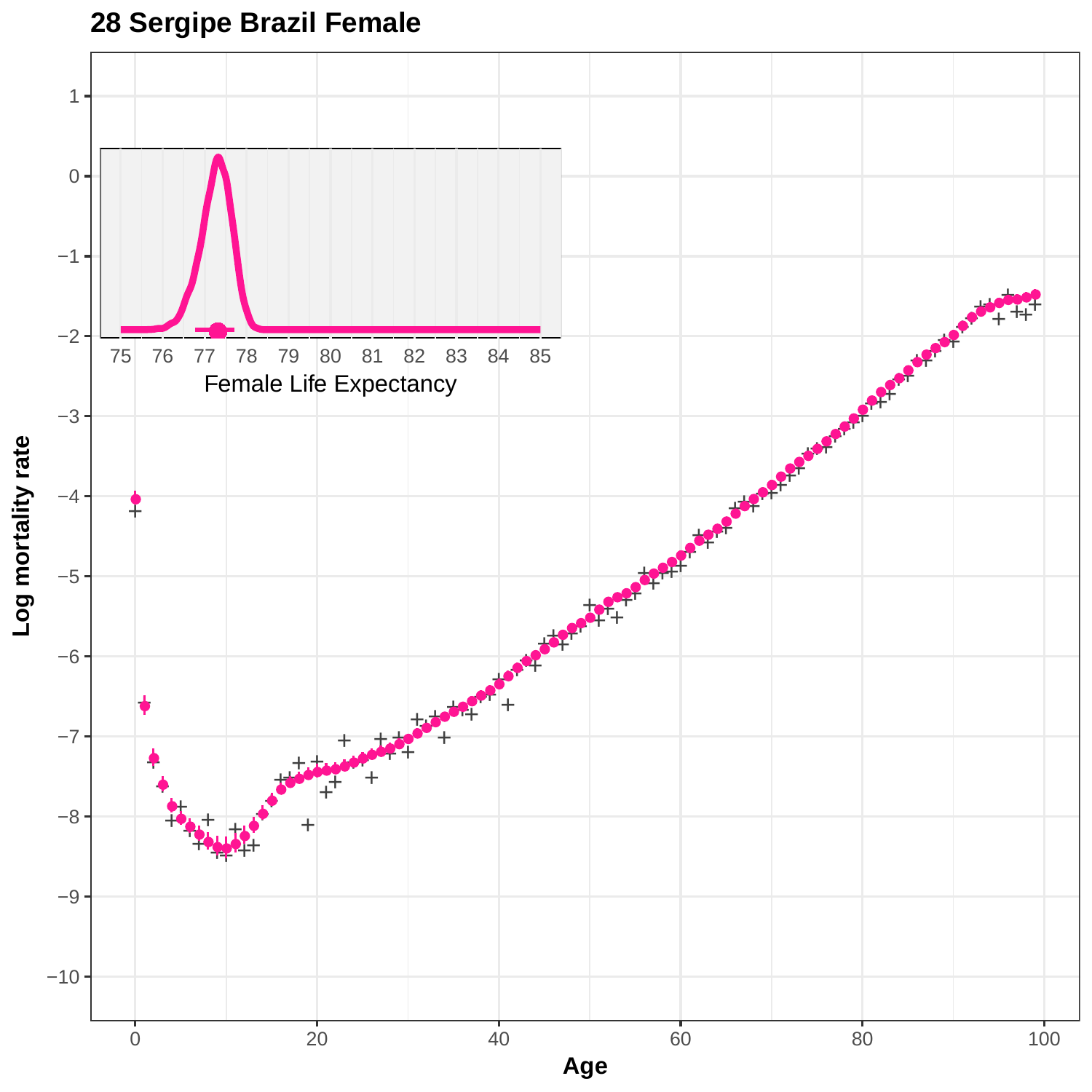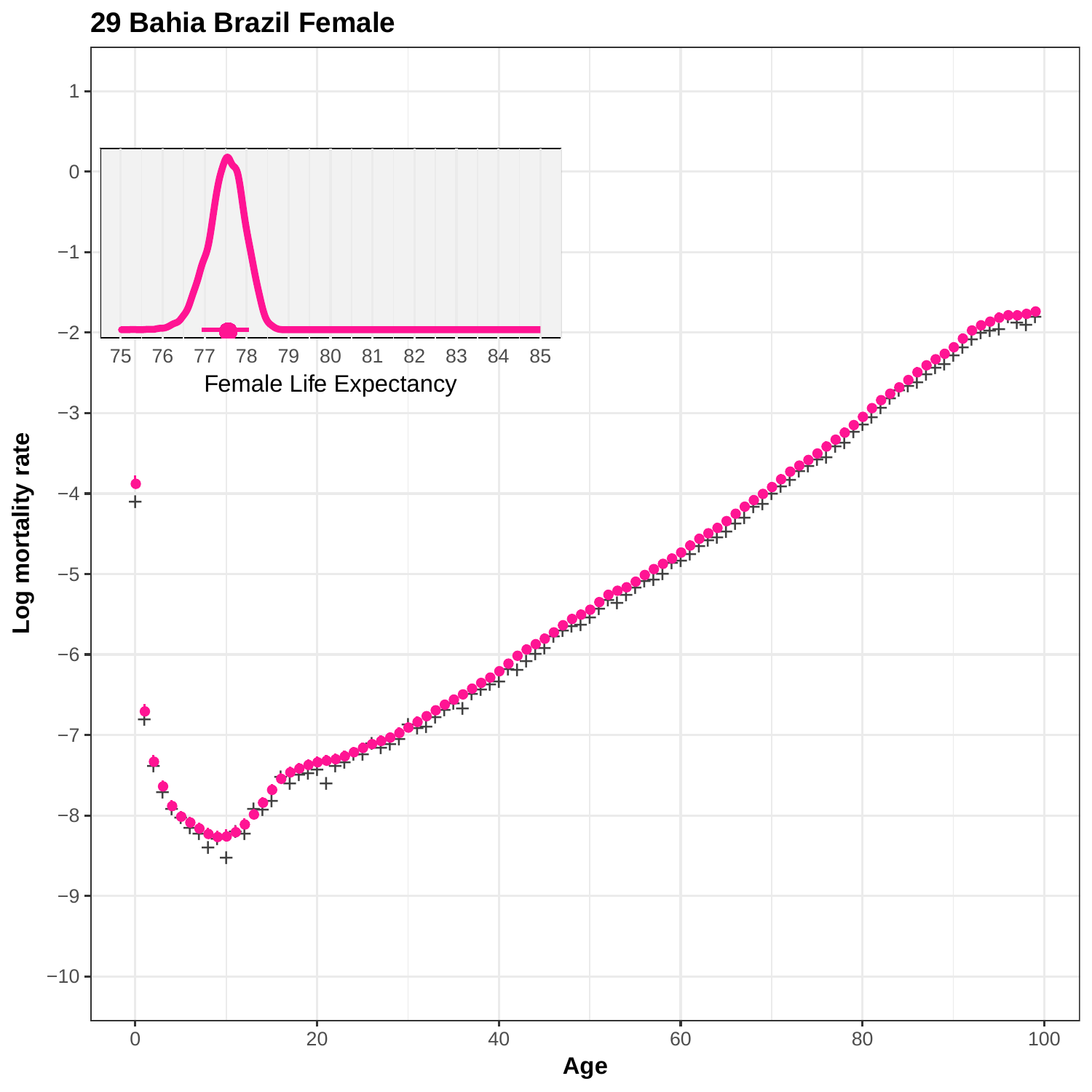

**31 Minas Gerais Brazil Female**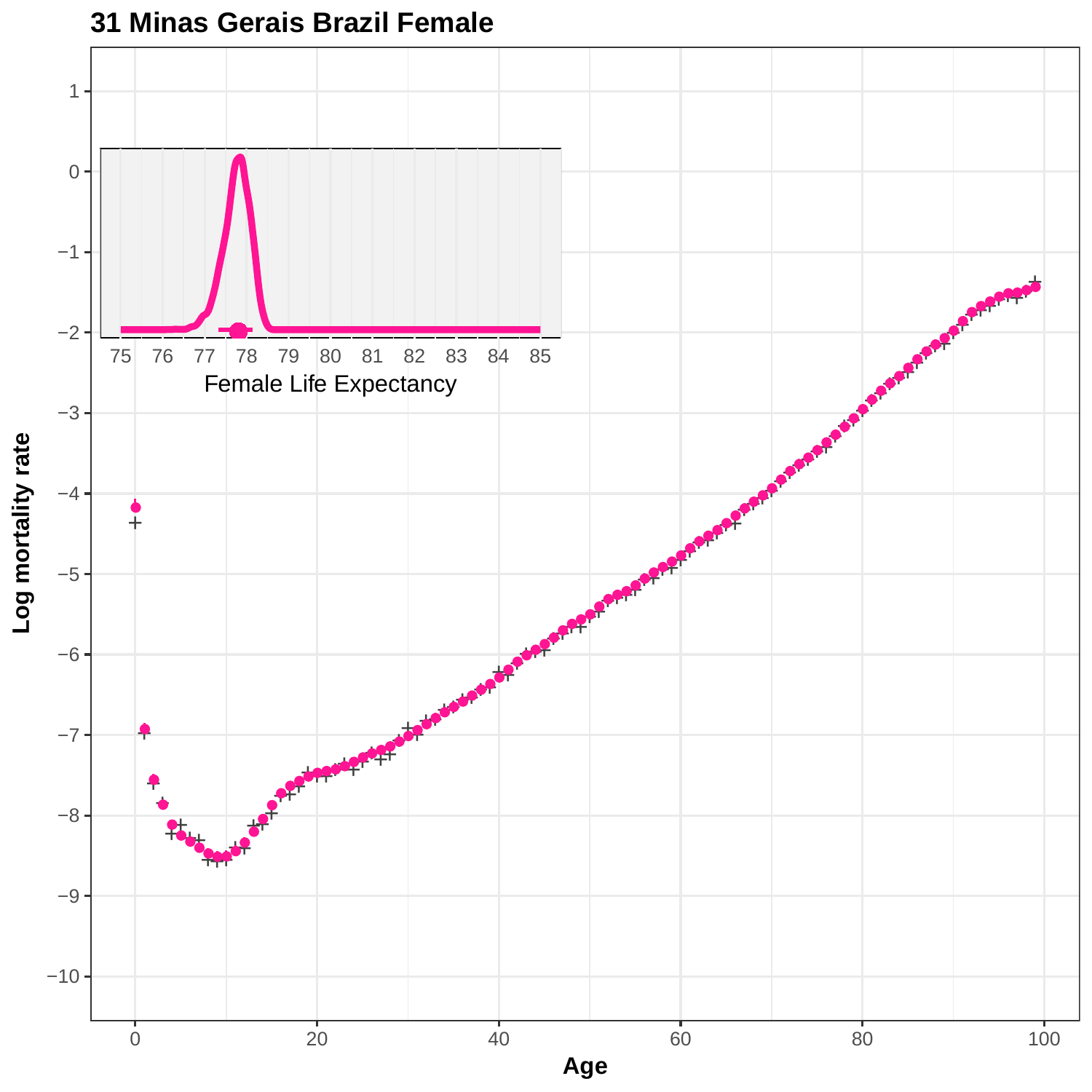

### **32 Espírito Santo Brazil Female**

**Age**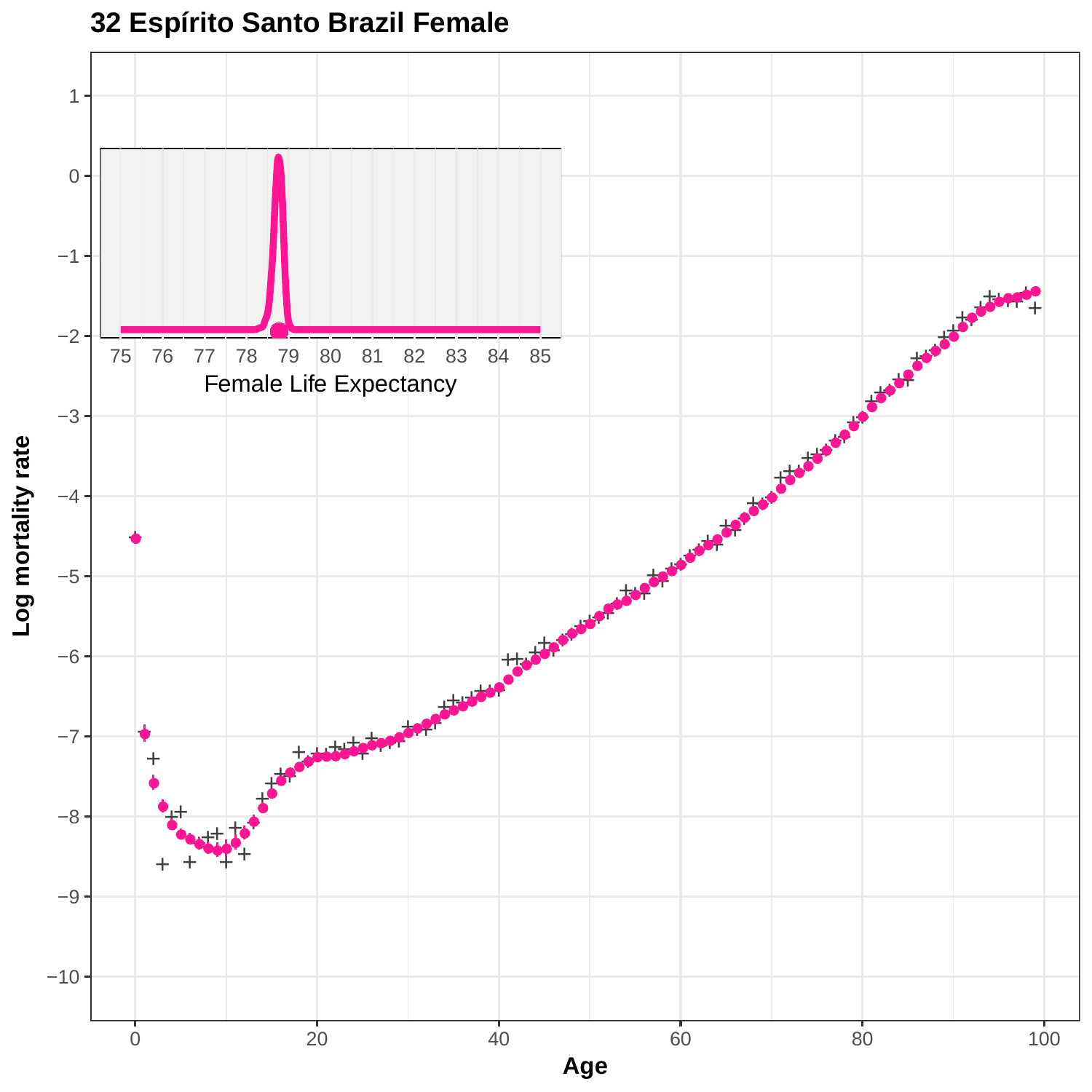

#### **33 Rio de Janeiro Brazil Female**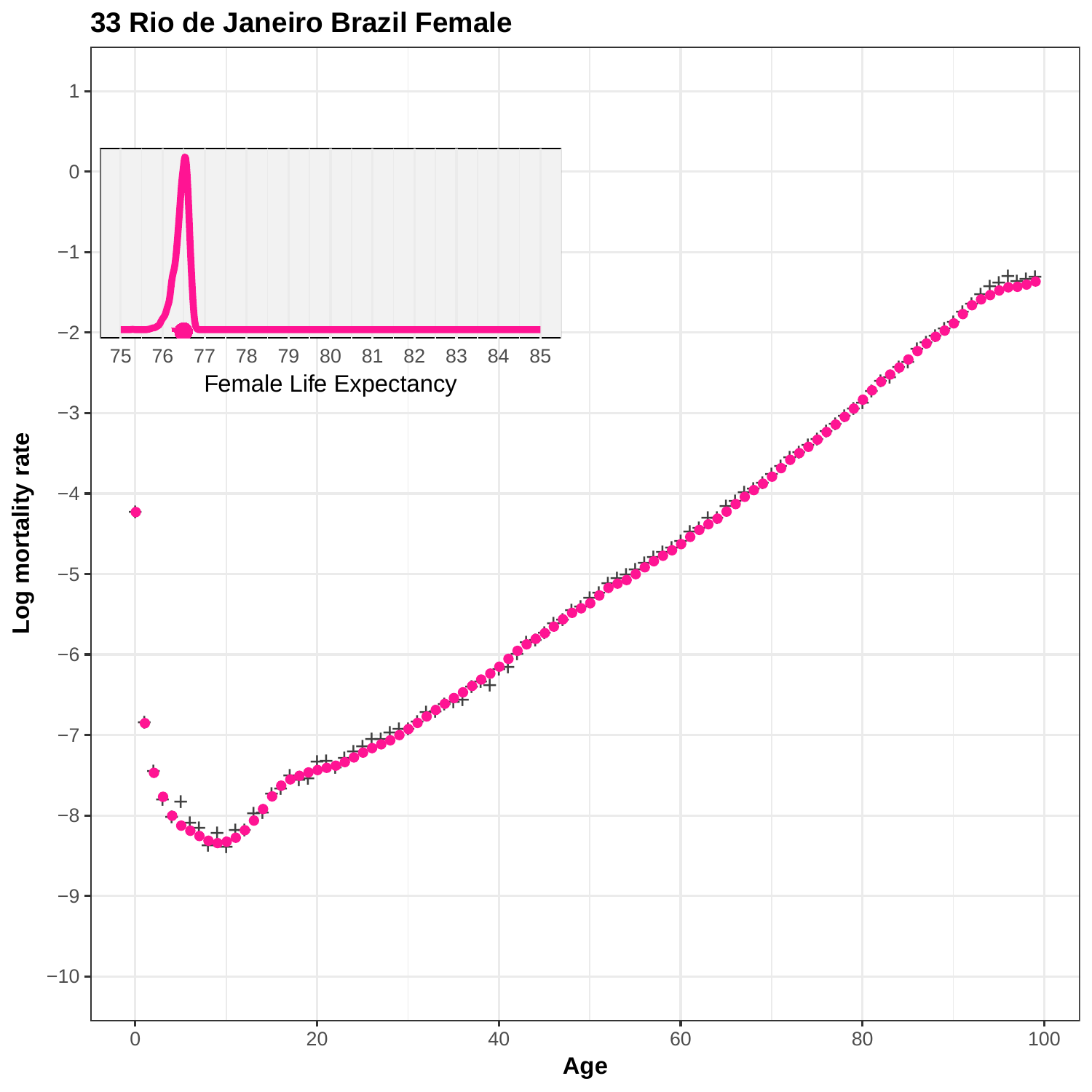

**<sup>35</sup> São Paulo Brazil Female**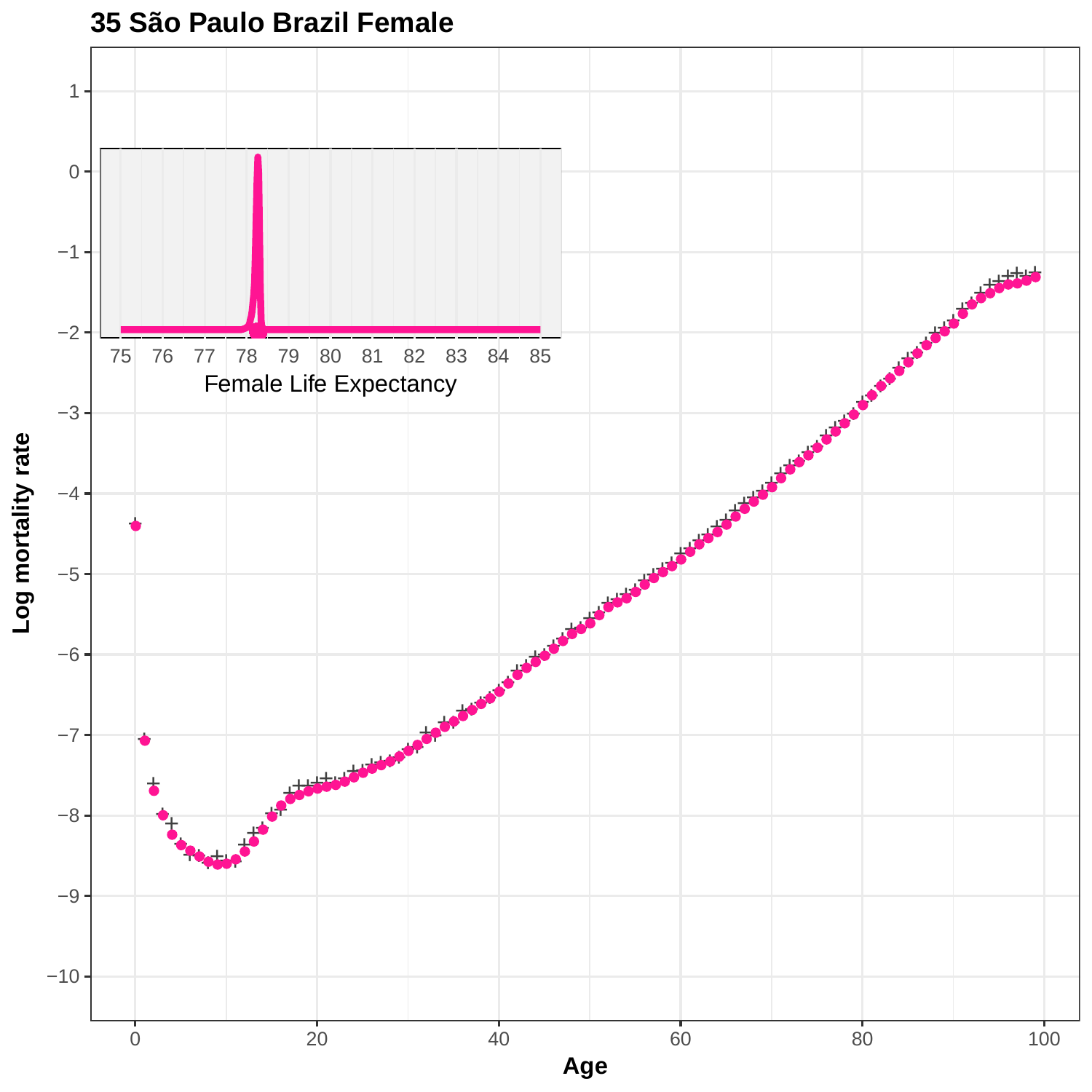

**Age**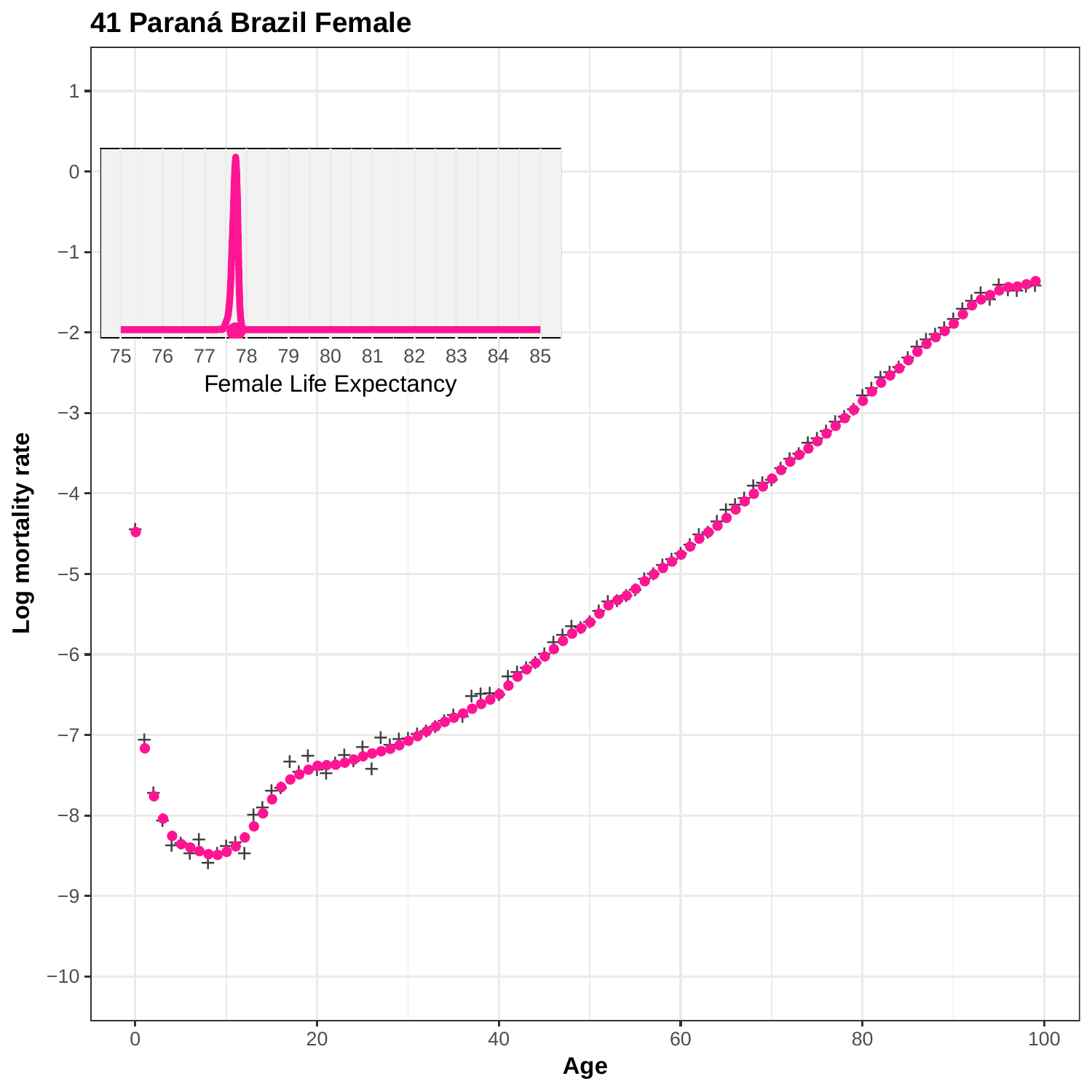

# **42 Santa Catarina Brazil Female**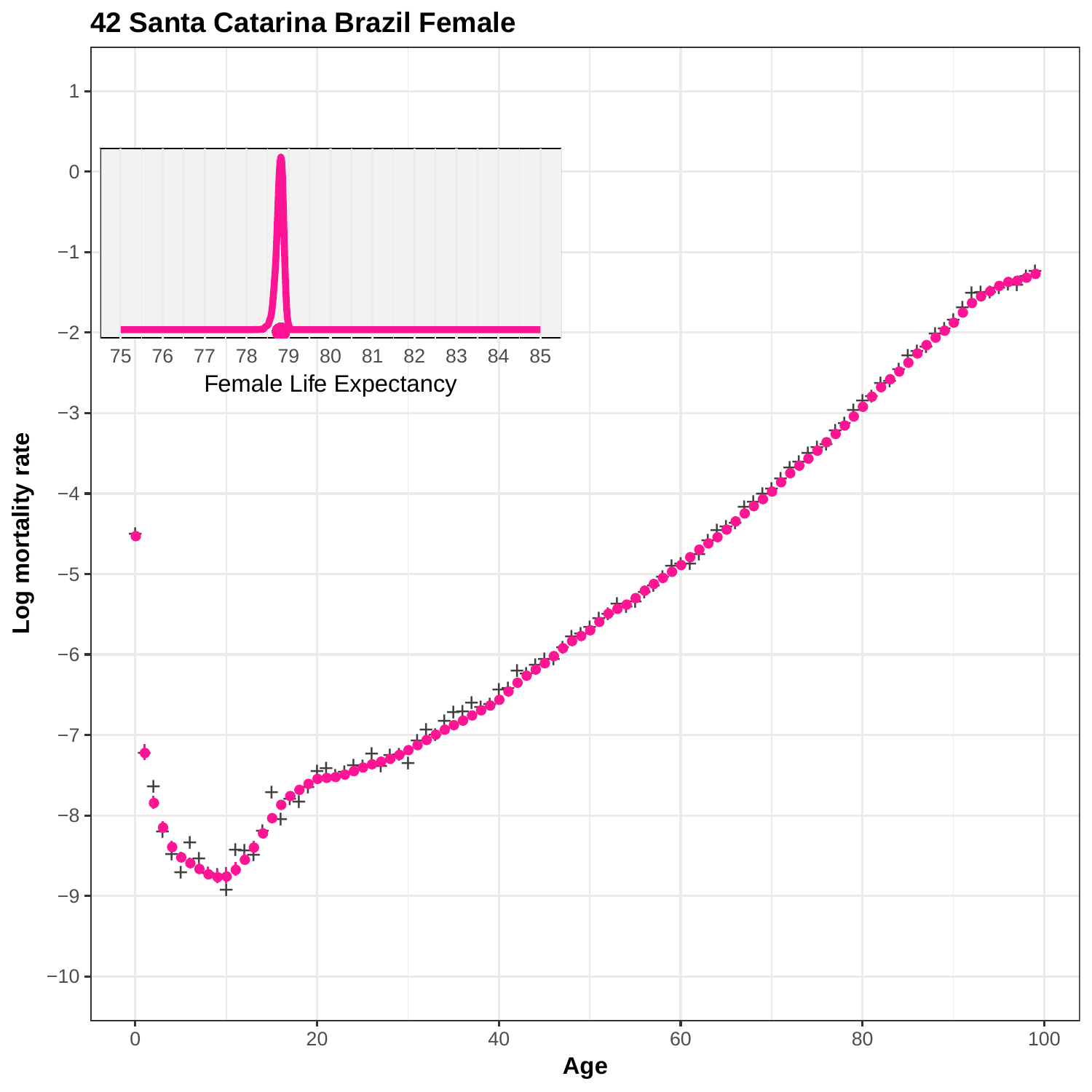

#### **43 Rio Grande do Sul Brazil Female**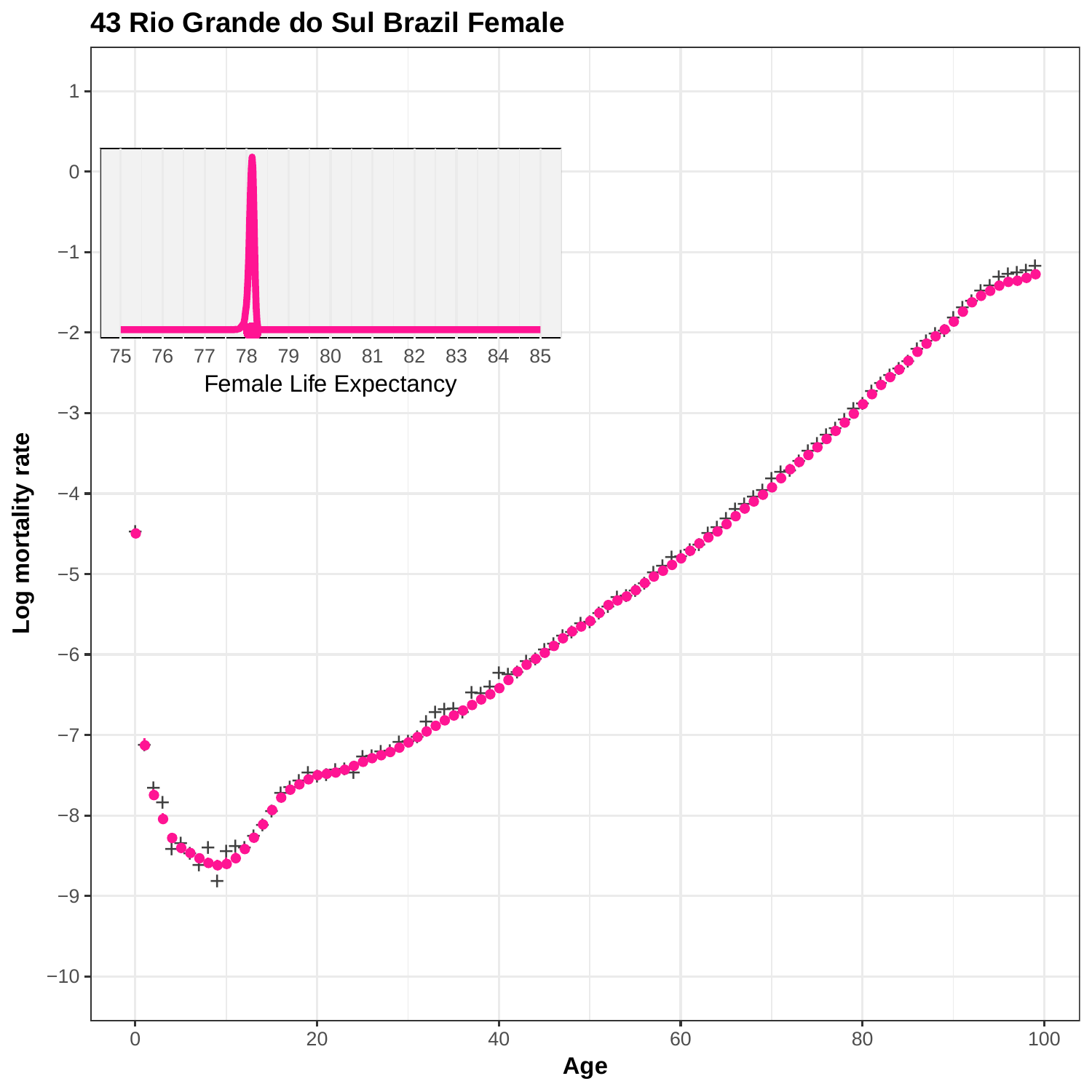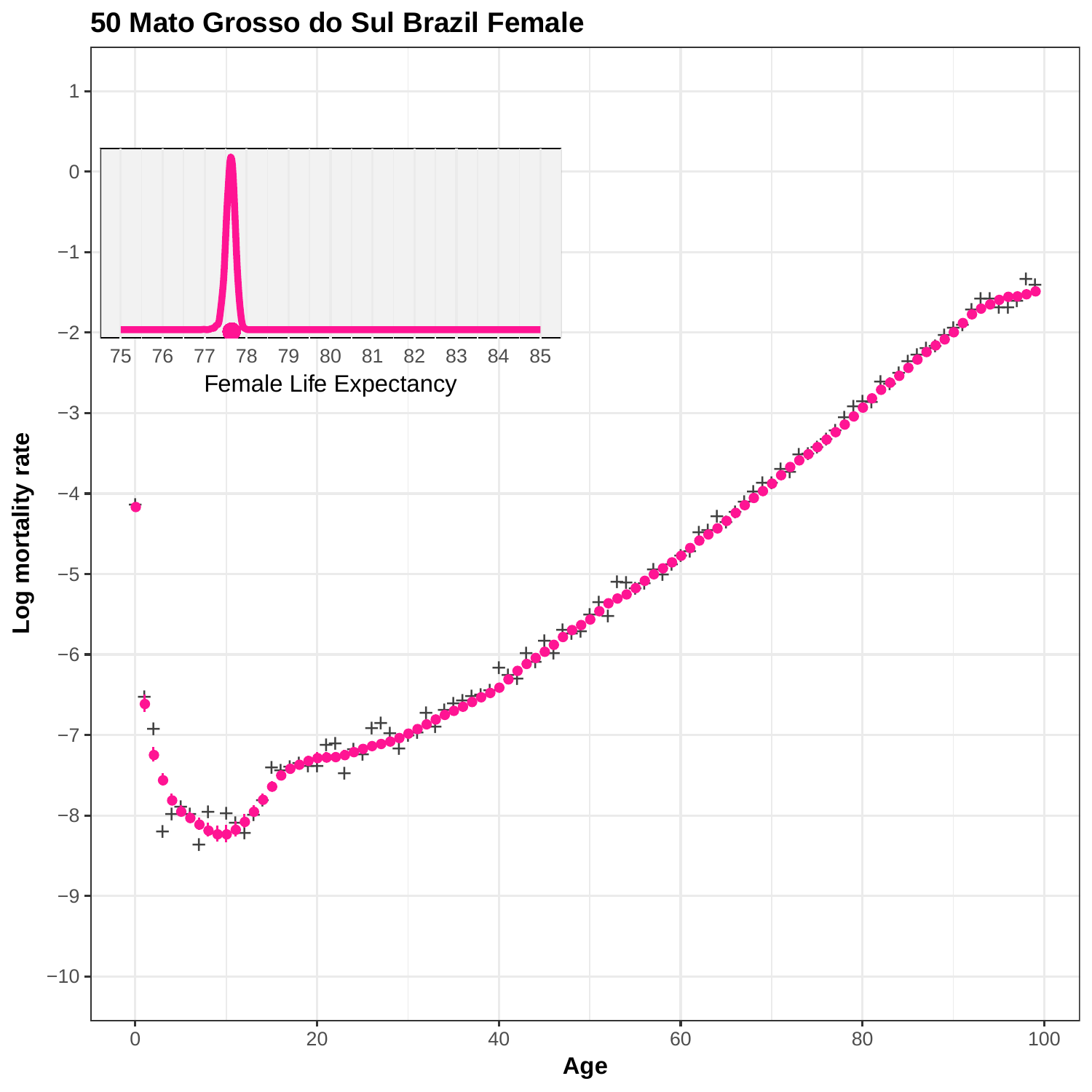

**51 Mato Grosso Brazil Female**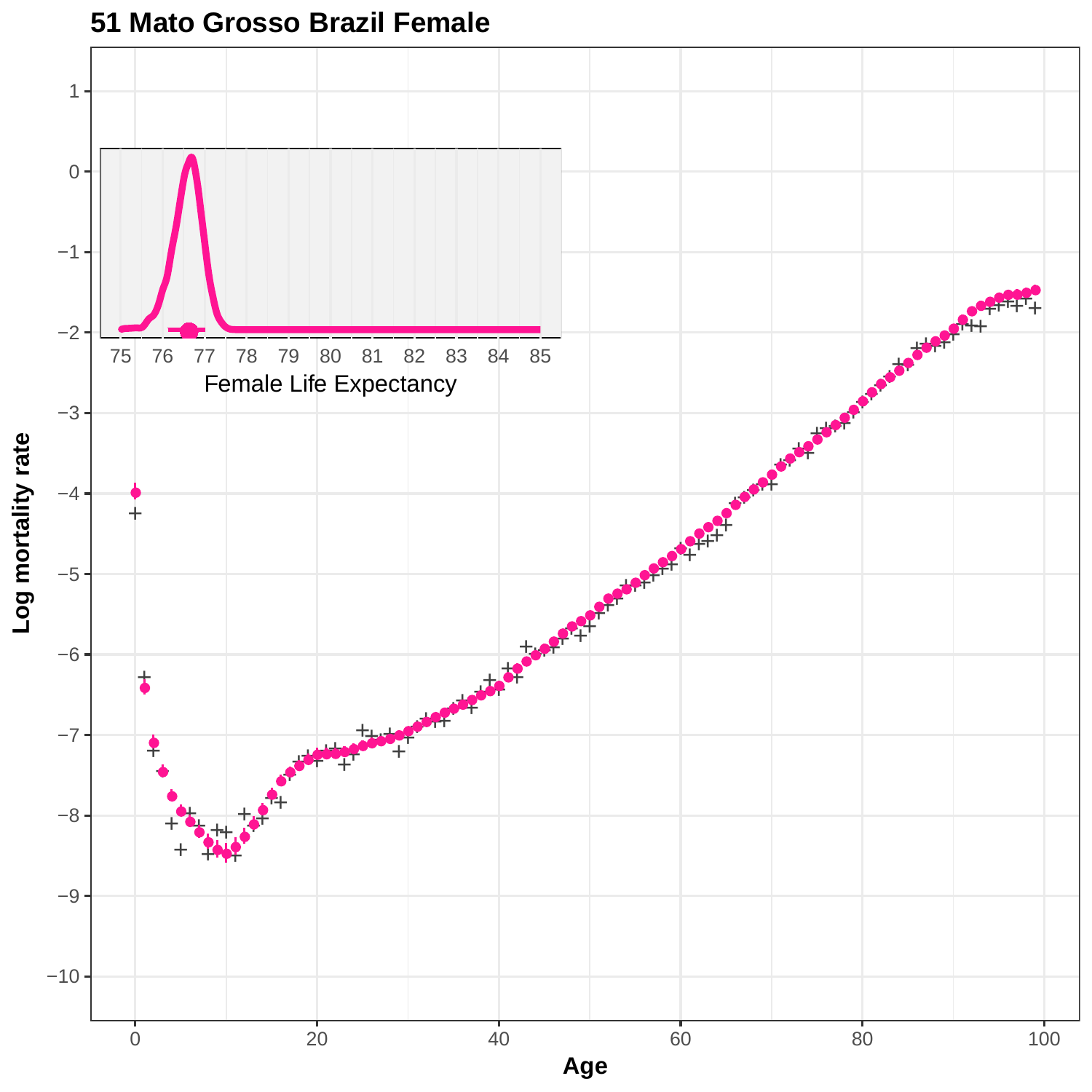

#### **52 Goiás Brazil Female**